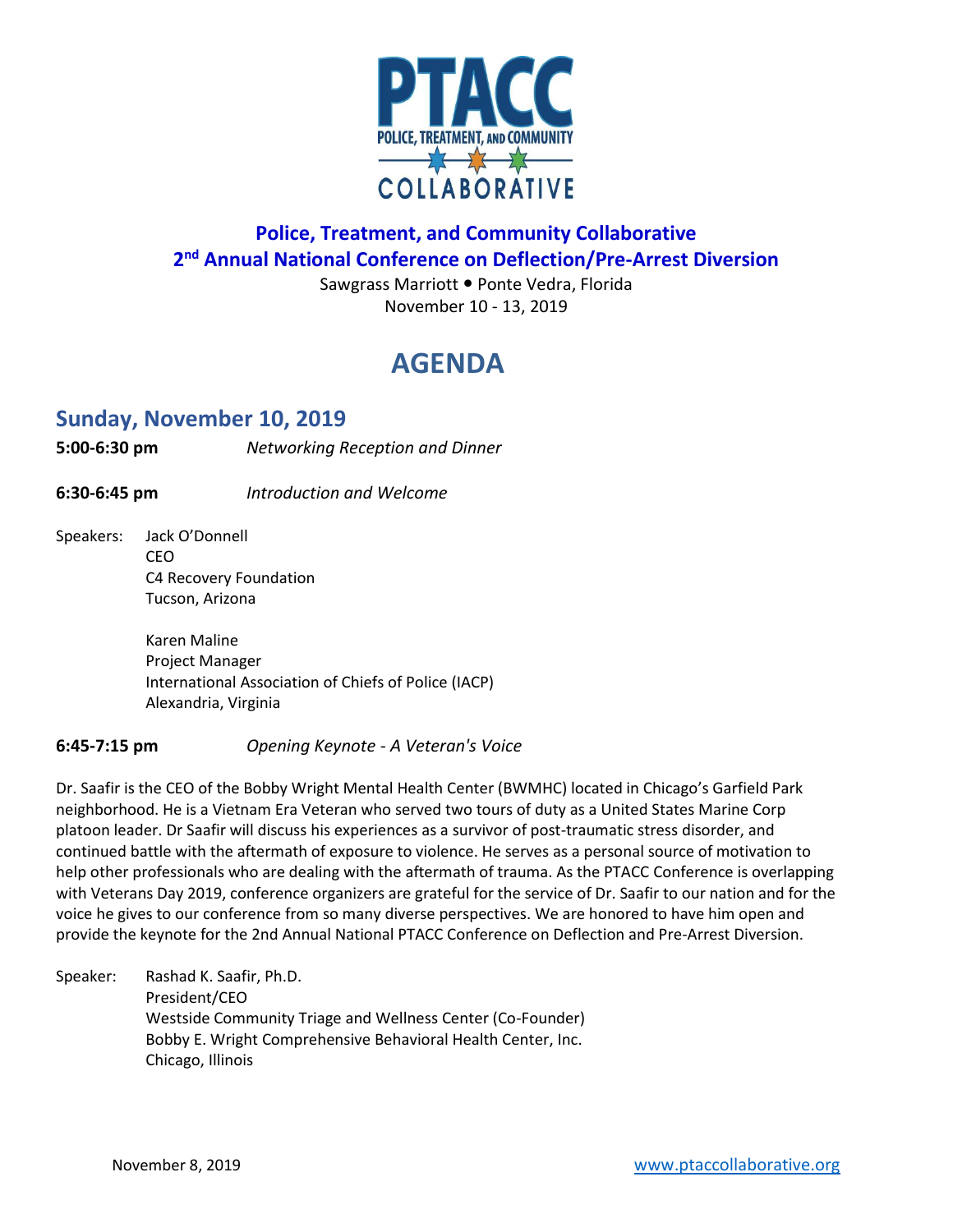#### **7:20-8:20 pm** *Blue Earth County and the Yellow Line Project*

Blue Earth County, Minnesota is excited to share an overview of their Yellow Line Project which creates an active bridge between law enforcement and social services to link individuals with unmet mental and chemical health needs to timely services instead of the revolving door of incarceration. Following last year's PTACC Conference, the project has actively worked to expand regionally to additional counties, enhance data collection and analysis using new technologies, and add additional workflows to reach more individuals in need.

Speakers: Phil Claussen Human Services Director Blue Earth County Department of Human Services

> Angie Youngerberg Director of Business Operations Blue Earth County Department of Human Services

Matt DuRose Commander Mankato Police Department

## **Monday, November 11, 2019**

**7:00 am – 4:30 pm PTACC Registration Desk Hours**

**7:00-8:00 am Breakfas***t and Networking*

**8:00-8:30 am Plenary Session** *Welcome and Introduction to the Five Pathways*

Early diversion programs provide an alternative to arrest for individuals with substance use and/or mental health disorders, allowing these individuals to access services in the community and avoid the collateral consequences of repeated contact with the criminal justice system. In this informative plenary session meant to describe both new and existing deflection sites, Jac Charlier of the Center for Health and Justice at TASC, will present the five identified pathways (models) of pre-arrest diversion—PTACC's Five Pathways to Treatment.

Speakers: Jac Charlier Executive Director TASC's Center for Health and Justice Chicago, Illinois

#### **8:30-10:00 am Plenary Session** *Examples from the Field*

Leaders in the practice of pre-arrest diversion and deflection will highlight the work of jurisdictions that are implementing the five models of pre-arrest diversion so attendees can hear about examples of each and how they work to create pathways to treatment. Pathways include: Self-Referral, Active Outreach, Naloxone Plus, Officer Prevention, and Officer Intervention.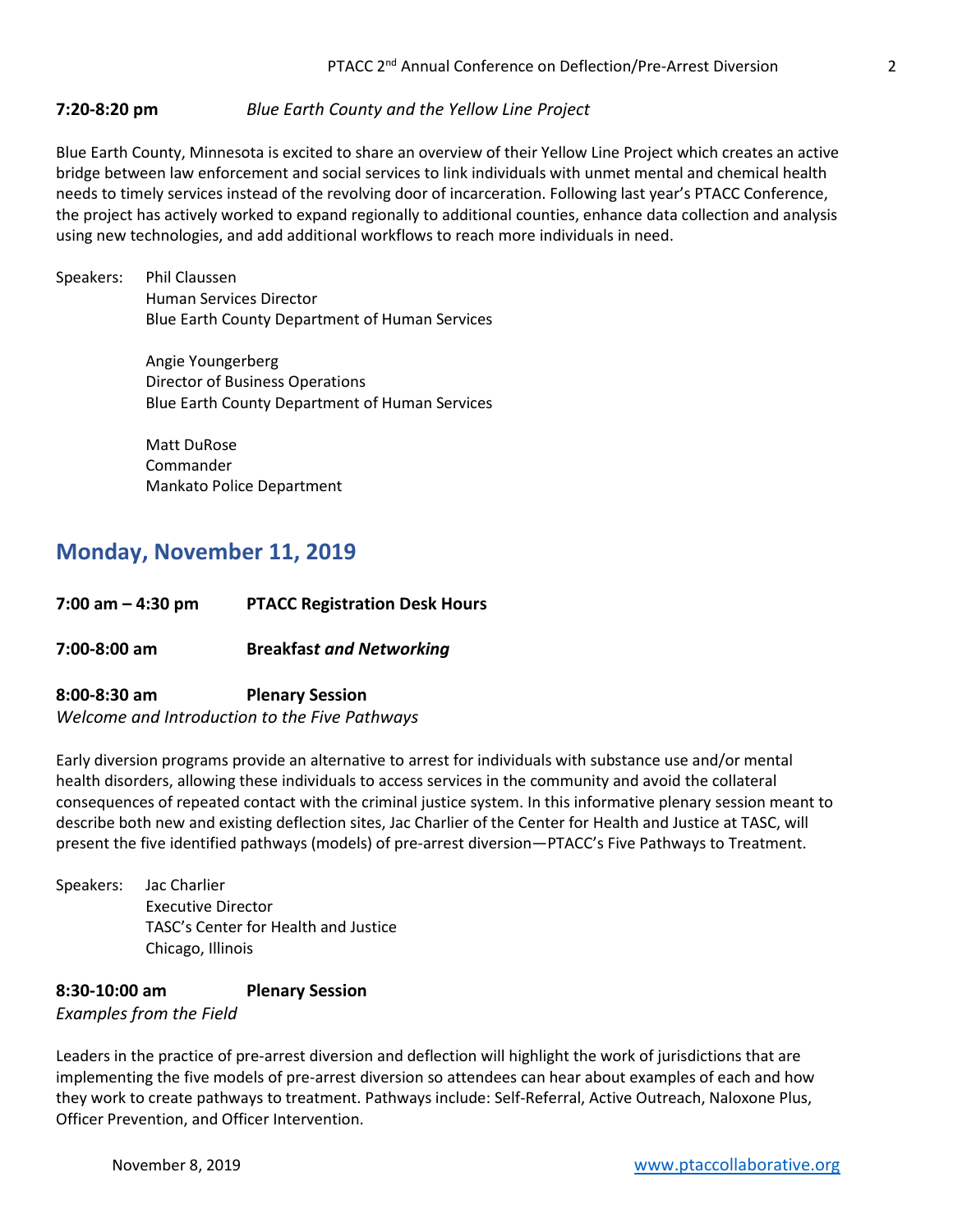- Moderator: Jac Charlier Executive Director TASC's Center for Health and Justice Chicago, Illinois
- Panelists: Allie Hunter Executive Director Police Assisted Addiction and Recovery Initiative (PAARI) Boston, Massachusetts

Dan Meloy Founder QRT National Chief of Police and Director of Public Safety (Ret) Colerain Township, Ohio

Tom Olk Founder and CEO Civil Citation Network, Inc. Tallahassee, Florida

Michelle Webb LEAD Coordinator Longmont Department of Public Safety Longmont, Colorado

**10:00-10:20 am Networking Break**

**10:20-11:05 am Breakout Sessions** *PTACC 1 - Strategic Action Planning: Using the Deflection Planning Tool and Solutions Action Plan* 

This session is designed for teams from sites that are new to deflection and pre-arrest diversion (PAD) as well as those with newer programs underway. Teams will use the Deflection Planning Tool, which lists 14 known characteristics about deflection and PAD, to think through everything they should be taking into consideration as they design or modify their initiatives. This will be the foundation for the work of the next two days developing (or enhancing) a front-end diversion program. Using what they learn from the 14 characteristics, teams will develop a Solutions Action Plan (SAP) to be ready to start their work immediately upon return to their community. The SAP is a real plan, not an exercise, created by completing several foundational exercises. The SAP will help teams identify and understand the problem to be solved or challenges to be addressed by their proposed deflection or diversion program, describe what success looks like, and list the necessary steps that must be taken to arrive at the desired outcomes. Sites will have a facilitator who will help them through the days as they go through the tool and develop their SAP.

Speakers: Jac Charlier Executive Director TASC's Center for Health and Justice Chicago, Illinois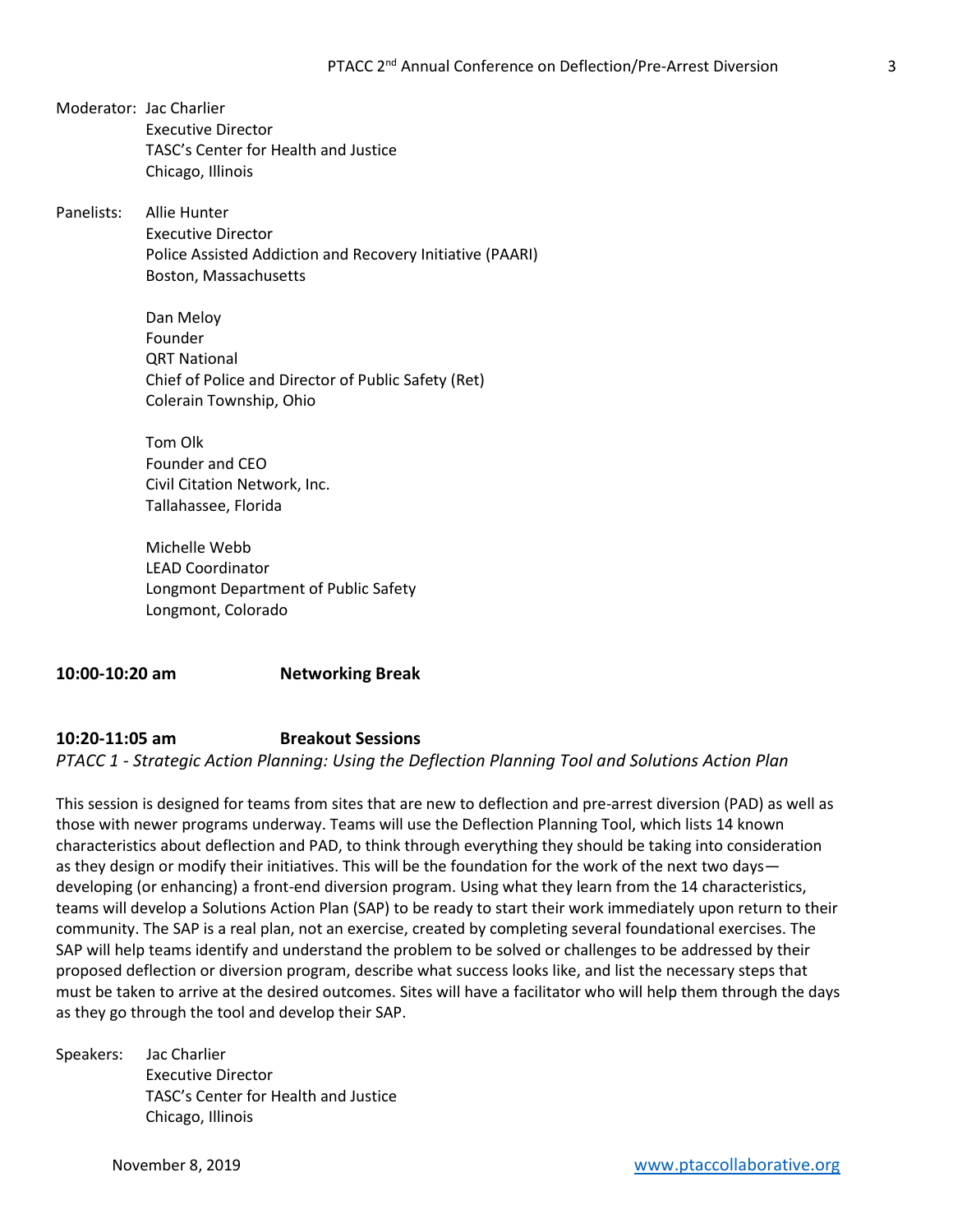Hope Fiori Administrator TASC's Center for Health and Justice Chicago, Illinois

*PTACC 2 - The Necessity of Data Collection – Demonstrating the Impact of Your Pre-Arrest Deflection Effort on Your Community.*

This session will describe why data are essential to monitoring benchmarks for each set of stakeholders (law enforcement, behavioral health, housing, etc.) involved in your program, and how the data help agency leaders substantiate statements of success about the program. In addition, outcome data can help support calls for enhancing or expanding your deflection program. Data collection and management are required to monitor and report on performance, understand staffing and scheduling, and evaluate results to support program sustainability. Data are also critical to securing funding and informing legislators, the media, and your community about program performance.

Speakers: Al Kopak, Ph.D. Professor Western Carolina University Cullowhee, North Carolina Dan Meloy

> Founder QRT National and DPM Innovation Consulting Chief of Police and Director of Public Safety (Ret) Colerain Township, Ohio

Tom Olk Founder and CEO Civil Citation Network Tallahassee, Florida

**11:15-12:05 pm Breakout Sessions** *PTACC 1 - Strategic Action Planning: Exercise 1—Begin Work on the Solutions Action Plan*

Teams will begin to identify the challenges they want to address with their PAD initiative and begin setting goals.

#### *PTACC 2 – Roundtable: Setting a Larger Table*

Maintaining and growing cross-sector stakeholder engagement is critical to the ongoing success of any prearrest diversion program. This session will focus on how to create partnerships to grow existing pre-arrest diversion programs. The group will explore challenges and successes in stakeholder engagement for their existing programs, examine existing partnerships, identify additional partners not yet engaged with their initiative, and consider mechanisms for integrating these partners into this important work. From this, teams will be able to determine additional stakeholders to integrate into their existing pre-arrest diversion initiatives and clarify plans to support ongoing stakeholder engagement.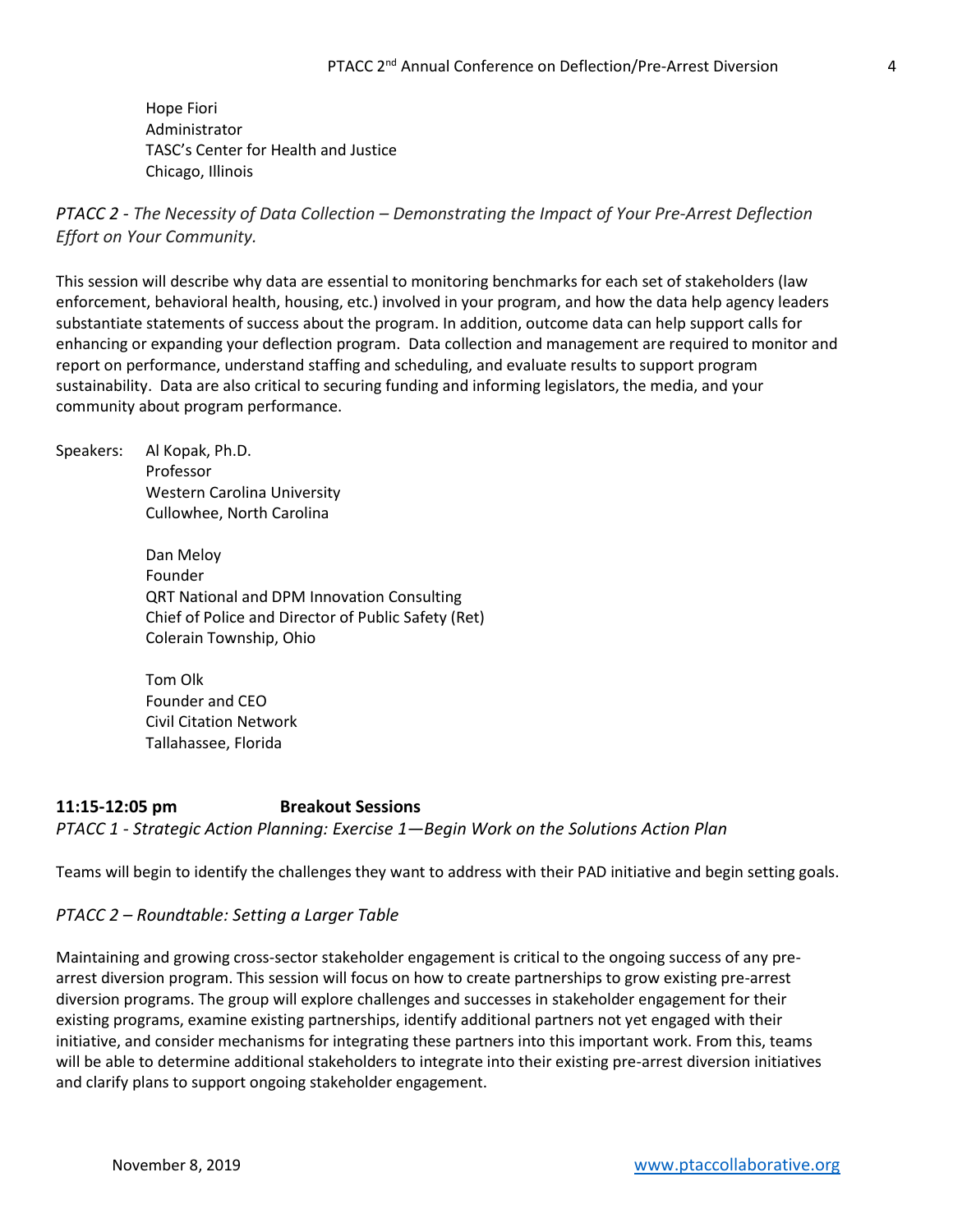- Facilitator: Karen Maline Project Manager International Association of Chiefs of Police Alexandria, Virginia
- Panelists: Marlene Biener Deputy Counsel Association of Prosecuting Attorneys Washington, DC

Allie Hunter Executive Director Police Assisted Addiction Recovery Initiative (PAARI) Boston, Massachusetts

#### **12:10-1:30 pm Plenary Luncheon** *Critical Barriers to Developing and/or Implementing a Pre-Arrest Diversion Program*

The program will start with a Ted Talk-style presentation that discusses the results of a 50-state survey on barriers to diversion. The panel will then discuss obstacles often encountered in developing, implementing, and expanding a pre-arrest diversion/deflection program, including funding, coordination of resources, officer/law enforcement buy-in, community integration and support, addiction and mental health issues, and issues regarding equity and diversity.

- Speaker: Arthur Rizer Director of Criminal Justice & Civil Liberties R Street Institute
- Panelists: Brian Stettin Policy Director Treatment Advocacy Center Arlington, Virginia

Lars Trautman Senior Fellow, Criminal Justice & Civil Liberties R Street Institute Washington, DC

Bob Trojan President & CEO DC Insights Basking Ridge, New Jersey

#### **1:30-2:30 pm Breakout Session –** *Meeting within Affinity Groups*

Practitioners from the fields of public safety, behavioral health/treatment, community, research, and policy/local government will meet with their colleagues already working in diversion to hear about and discuss their experiences regarding pre-arrest diversion efforts, as well as the extent of their role in those efforts. The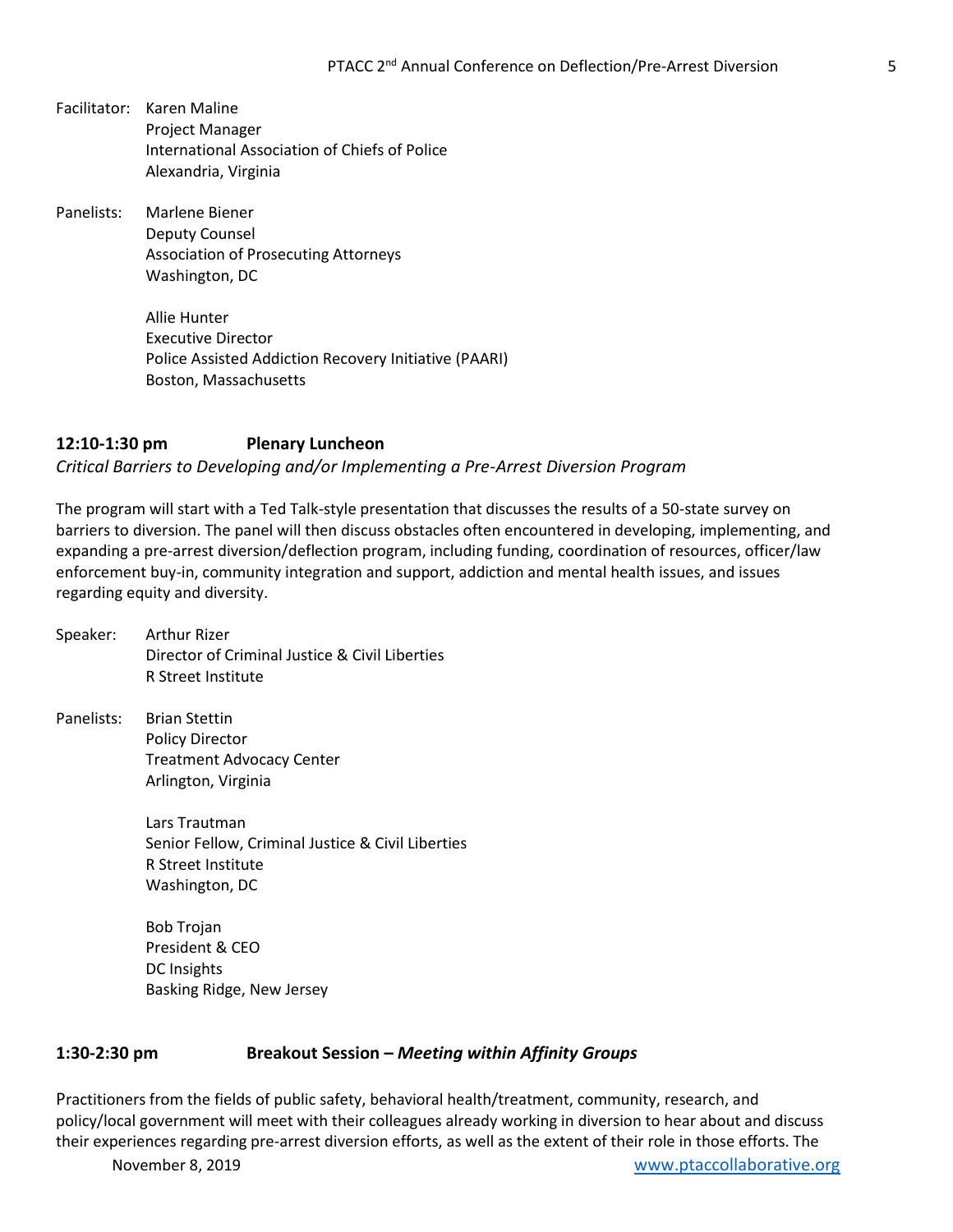information from these breakouts will be discussed with attendees from the other professions in the following plenary session.

Affinity Groups include:

1) Public Safety: law enforcement, first responders, prosecutors; other criminal justice stakeholders

2) Behavioral Health: providers of treatment, support, and wrap-around services, including accessing and maintaining stable housing.

3) Community: impacted neighborhoods, people w/lived experience (justice-involved, recovery community, children and family of SUDs)

4) Researchers: researchers who partner with sites to help with data collection, evaluation, and reporting

5) Policy makers/elected officials

#### **2:30-2:50 pm Networking Break**

#### **2:50-4:00 pm Plenary Session**

*Listening/Speaking to the Other Professions* 

In this session, spokespeople for each affinity group will report out on best practices, highlights, or challenges that were identified during the conversations.

#### **4:10-5:15 pm Breakout Sessions**

*PTACC 1 - Strategic Action Planning: Exercise 2— Fill out Community Resource Map*

#### *PTACC 2 - Exploring the Role & Value of Harm Reduction in Deflection*

Harm reduction refers to policies, programs, and practices that aim to minimize the negative health, social, and legal impact associated with drug use. Although often improperly labeled as 'enabling,' harm reduction is in fact cost-effective, evidence-based, and has a positive impact on individual and community health. Harm reduction does not attempt to minimize or ignore the real and tragic harm and danger associated with licit and illicit drug use. Harm reduction is focused on positive change and on working with people without judgement, coercion, discrimination, or requiring that they stop using drugs as a precondition of support. It is a movement for social justice rooted in respect for all humans, regardless of current or past drug use and/or sex work. This dynamic panel blends together the experience of individuals in recovery from a substance use disorder, those facilitating harm reduction practices in their community, and law enforcement.

- Moderator: Mariel S. Hufnagel Executive Director Ammon Foundation Linden, New Jersey
- November 8, 2019 [www.ptaccollaborative.org](http://www.ptaccollaborative.org/) Speakers: Robert Childs, MPH Technical Expert Lead JBS International North Bethesda, Maryland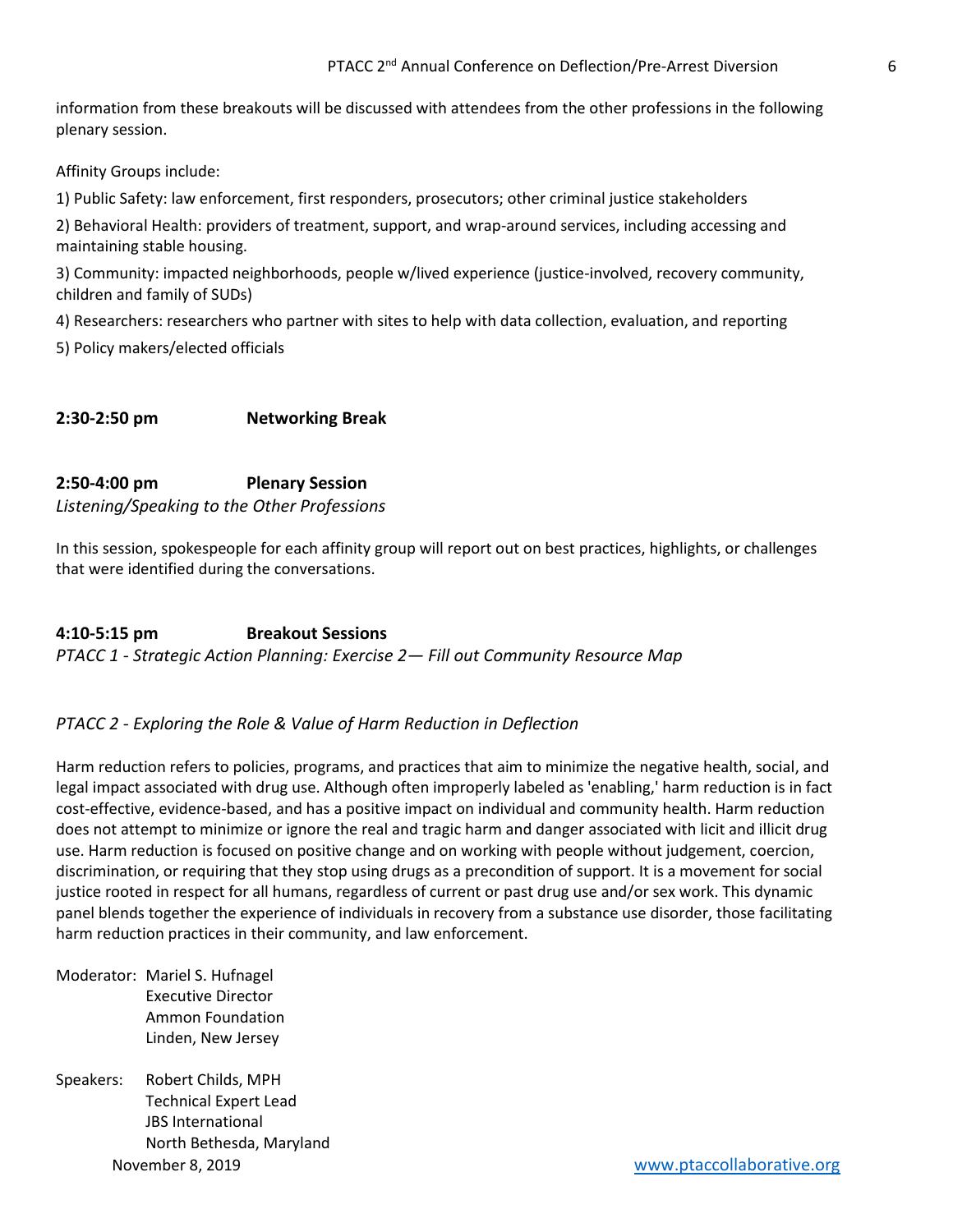Melissia Larson Law Enforcement Programs Manager North Carolina Harm Reduction Coalition Wilmington, North Carolina

Justin Kunzelman Executive Director/Co-Founder Rebel Recovery West Palm Beach, Florida

## **Tuesday, November 12, 2019**

- **7:00 am – 4:30 pm PTACC Registration Desk Hours**
- **7:00-8:00 am Breakfast and Networking**

#### **8:00-8:45 am Keynote Address**

Ms. Izquierdo will address SAFE Project's current initiatives by sharing her personal experience as a woman in long-term recovery from substance use disorder and justice involvement. Focusing on these initiatives, Izquierdo will share information about resources and approaches to pre-arrest diversion that can be used in communities to establish long-term sustainable outcomes.

Speaker: Brandee Izquierdo, MPA, CPRS Executive Director **SAFEProject** Baltimore, Maryland

#### **8:45-9:30 am Plenary Session**

*Connecting the Dots –Opioid Use and Neuroscience: Implications for our Treatment System*

We have made many advances in the understanding of brain development, the role that genes and environment play in addiction, and effective treatments for opioid use disorder (OUD). However, opportunities to better apply this knowledge with individuals with OUD abound. This plenary will connect the OUD-related disruption in an individual's neurocircuitry to their ability to prioritize beneficial behaviors over destructive ones and their ability to exert control over these behaviors even when associated with catastrophic consequences. These concepts will be reinforced through a compelling review of a composite example of a "day in the life" of a person with an OUD. Participants will have an opportunity to examine the many opioid-related activities individuals with OUD often experience each day and the potential impact on their ability to access treatment and recovery support. By connecting these dots, law enforcement, behavioral health, and other health and human service systems can contribute and more effectively support long-term recovery and other positive outcomes for this population.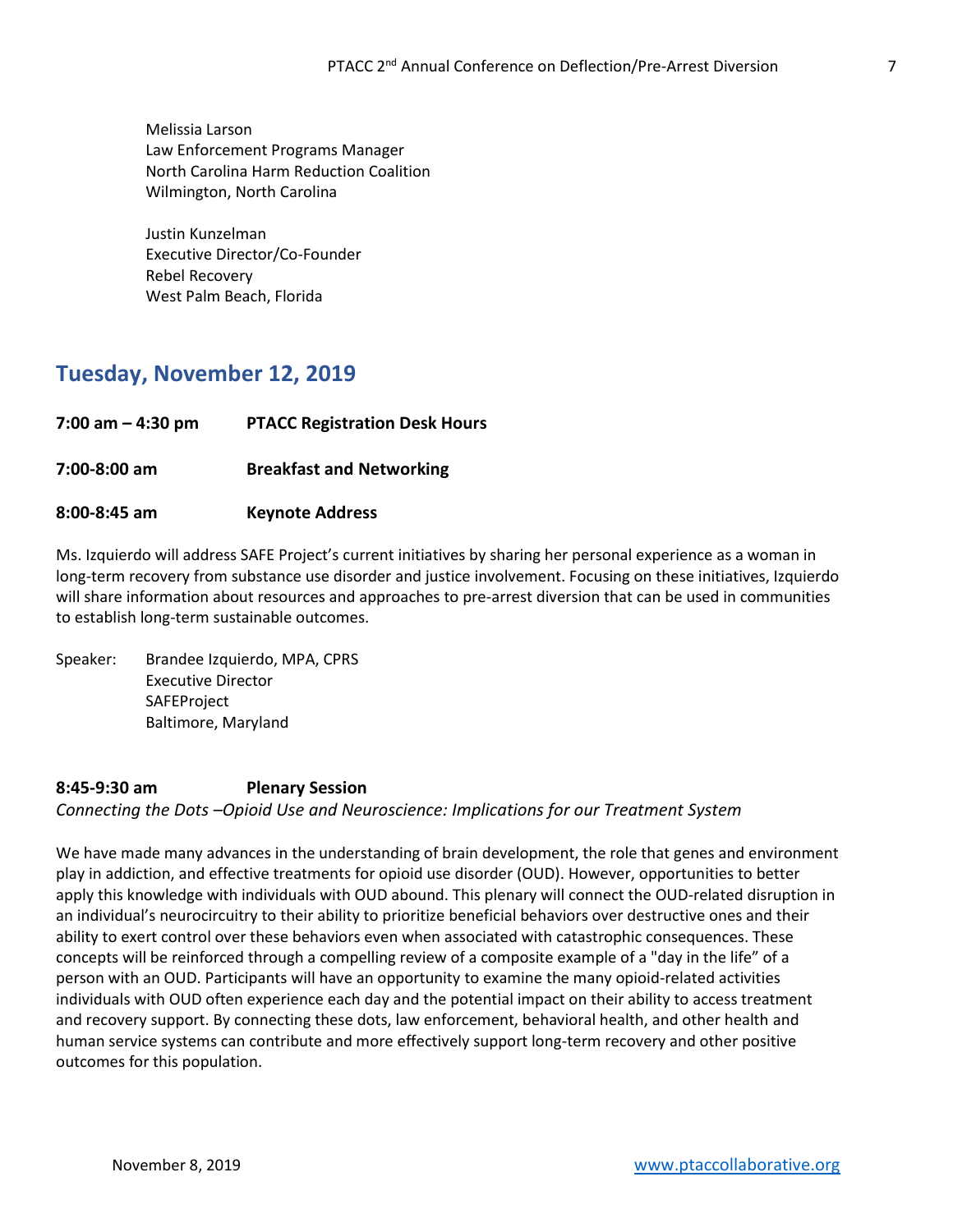Speaker: Pamela Petersen-Baston, MPA, MCAP, CPP Technical Expert Lead JBS International Bethesda, Maryland

#### **9:30-9:50 am Networking Break**

#### **9:50-10:44 am Plenary Session**

*Learning About Critical Issues: The Need for Community, Diversity, and Equity, in Pre-Arrest Diversion*

Community engagement is an essential part of the Police, Treatment, and Community Collaborative (PTACC) and successful pre-arrest deflection. Engaging these community members in a meaningful way can be hard. This session will offer practical strategies to engage people from different sectors and diverse races and ethnicities in a way that is respectful and equitable. We will include strategies to engage the community in designing and overseeing a diversion program, as well as models to engage individuals as participants in the services offered by the diversion program.

In this session, we define community as the residents, neighbors, and business people in the area where the diversion program will be located and most importantly the family members and individuals with lived experience of substance use and/or mental illness and/or involvement in the criminal justice system in connection with substance use or mental illness. We also include the organizations that represent these individuals – such as neighborhood groups, community advocacy groups, faith groups, and local business groups.

Moderator: Alexis Brimage-Major State Advocacy Manager Community Catalyst Boston, Massachusetts

Speakers: Rashad Saafir, PhD President/CEO Westside Community Triage and Wellness Center (Co-Founder) Bobby E. Wright Comprehensive Behavioral Health Center Chicago, Illinois

> Robert Childs Technical Expert Lead JBS International, Inc. North Bethesda, Maryland

#### **10:45-11:35 am Breakout Sessions**

*PTACC 1 - Strategic Action Planning: Exercises 3 & 4— Framework Self-Assessment & Collaboration Tool*

Strategic planning stakeholder teams will use the Framework Self-Assessment & Collaboration Tools to identify gaps in and targets for collaborative efforts.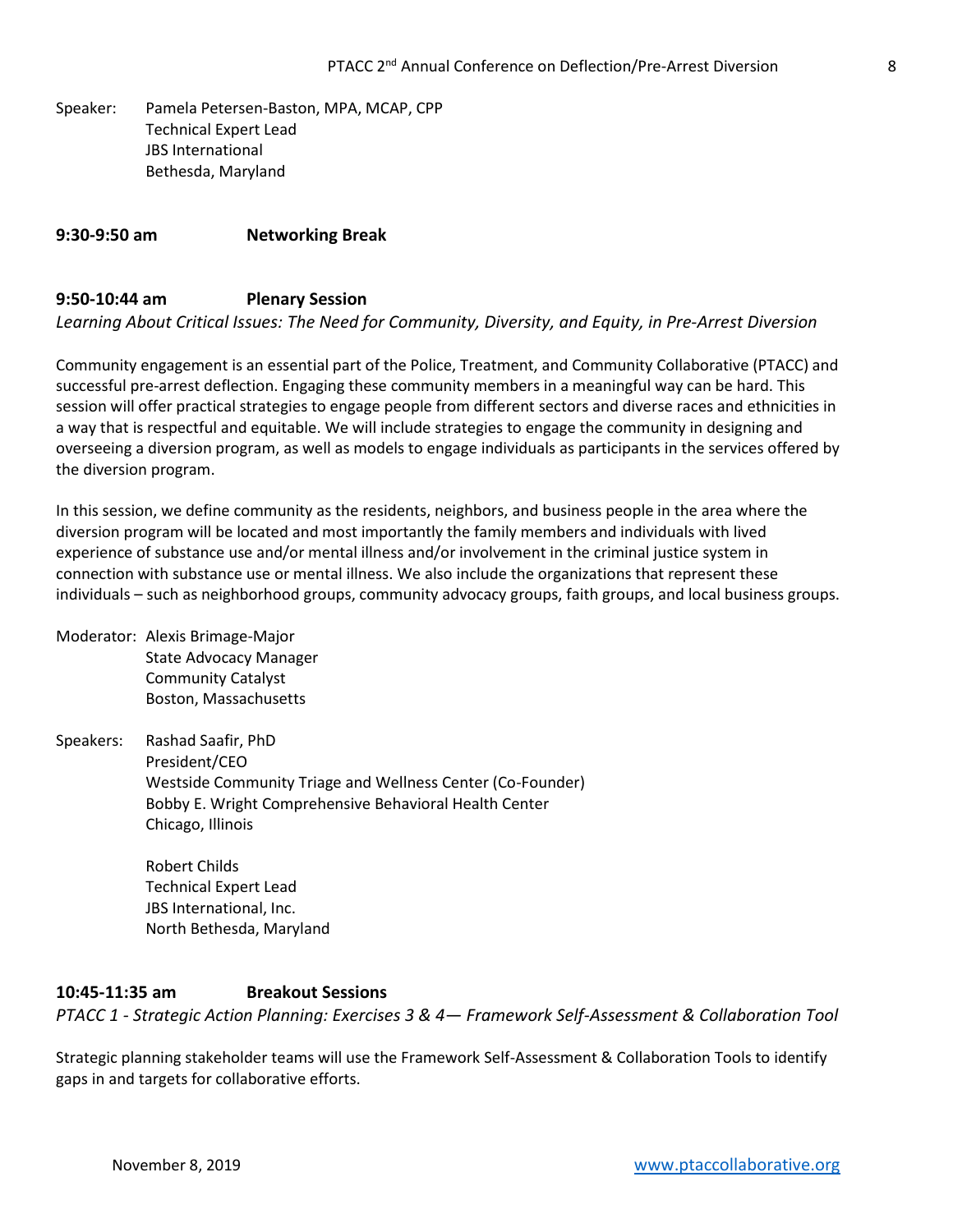#### *PTACC 2 – Unique Strategies and Approaches in Engaging Women in Deflection & Treatment – Starting at the Street Level*

For women, the most common pathways into crime are sexual and physical abuse, poverty, homelessness, mental health issues, and substance abuse. This session will address the unique challenges and opportunities for the criminal justice and community treatment system(s) in working with justice-involved women. These systems were historically designed primarily by and for men. It is now generally accepted that women and girls have different and more complex needs than justice-involved men and working with them requires genderresponsive and trauma-informed approaches and services to be more effective.

Speakers: Leslie Balonick, MA, CRADC Ammon Labs, Consultant President, Balonick & Associates Chicago, Illinois

> Erin Pressel, MA., MBA, CCJP, CCDP Chief Strategy & Business Development Officer Gaudenzia Norristown, Pennsylvania

Debora Black Chief of Police Prescott Police Department Prescott, Arizona

#### **11:40 am-1:15 pm Plenary Luncheon** *Learning about Critical Issues: When Deflection Includes Children and Families*

There are multiple strategies that caring adults can take that can provide hope for children and families with a loved one who has had an encounter with law enforcement. Community deflection stakeholder teams should include partner agencies specializing in prevention, crisis intervention, and family stabilization services in their pool of treatment resources.

Speakers: Sis Wenger President/CEO National Association for Children of Addiction Kensington, Maryland

> Liz Olszewski Executive Director Horses Healing Hearts Boynton Beach, Florida

**1:20-2:05 pm Breakout Sessions** *PTACC 1 - Strategic Action Planning: Exercise 5 — Deflection Framework Tool*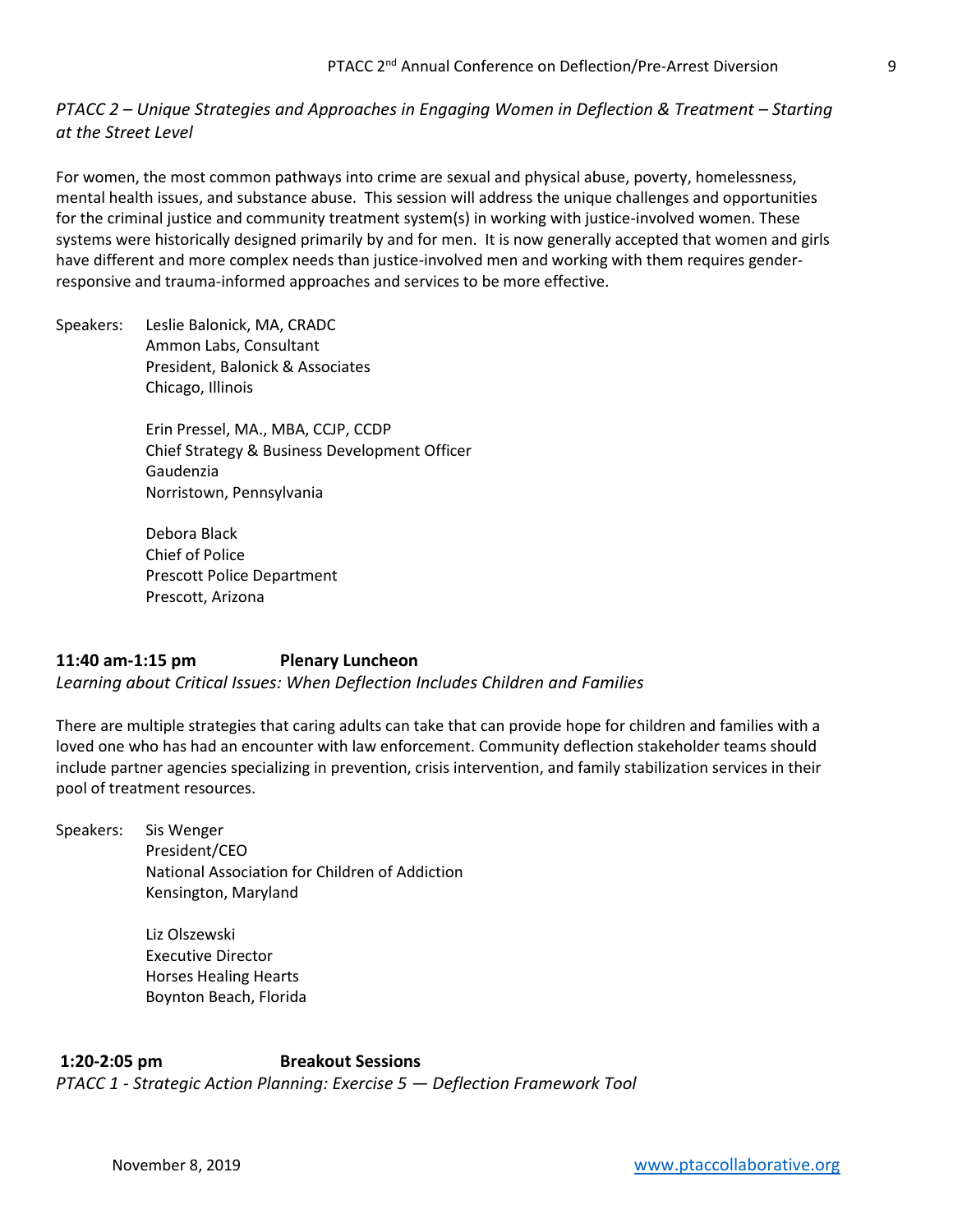#### *PTACC 2 - Option 1: Meeting the Housing Needs of the Deflection Population: Connecting with the Homeless and Recovery Housing Continuums*

Many deflection programs report housing challenges for participants, with many at risk of homelessness or already experiencing homelessness. It is critical for law enforcement and treatment providers to connect people they are working with, who are experiencing housing instability or homelessness, with regional homeless continuums of care in order to access housing resources for participants in or attempting recovery. This workshop will offer best practices for connecting to these resources.

Speakers: Kim Keaton Director of Data and Analytics CSH Kansas City, Missouri

> Rexanah Wyse, Esq. Policy and Program Analyst U.S. Interagency Council on Homelessness Washington, DC

#### **2:10-2:55 pm Breakout Sessions**

#### *PTACC 1: Pre-Arrest Deflection: Implementation, Process, Evaluation, and Community Collaboration to Address the Opioid Epidemic*

This workshop will present the pre-arrest Deflection program implemented by the Tucson Police Department, Pima County, Arizona. The presenter will cover the development and implementation of the deflection program, including identify/connect key decision-makers, develop partnerships, create implementation procedures, develop a monitoring and evaluation plan, and obtain funding. He will teach attendees strategies for generating potential solutions to common challenges and barriers to collaboration across different sectors, such as law enforcement and clinical treatment.

Speaker: Kevin Hall Assistant Chief Tucson Police Department Tucson, Arizona

#### *PTACC 2 Option 1: National Standards for Peer Recovery Support*

As more communities integrate peer support into pre-arrest diversion initiatives, there is greater need to adhere to best practices. National standards for peer recovery support service delivery were developed **to** help emerging and established peer programs to build capacity; improve performance by setting and measuring the achievement of standards; and to increase accountability of peer services providers to funders, the public, and the field. This workshop will explore the four major domains of the standards and dig deeper into the criteria and elements of performance. Examples of standards include: the program is grounded in the values of the recovery community—both local community and the national movement; the program has guidelines, policies, procedures, and practices related to ethics that are consistent with peer values, protecting both providers and recipients of peer services; and the program oversight is inclusive of and responsive to local communities of recovery.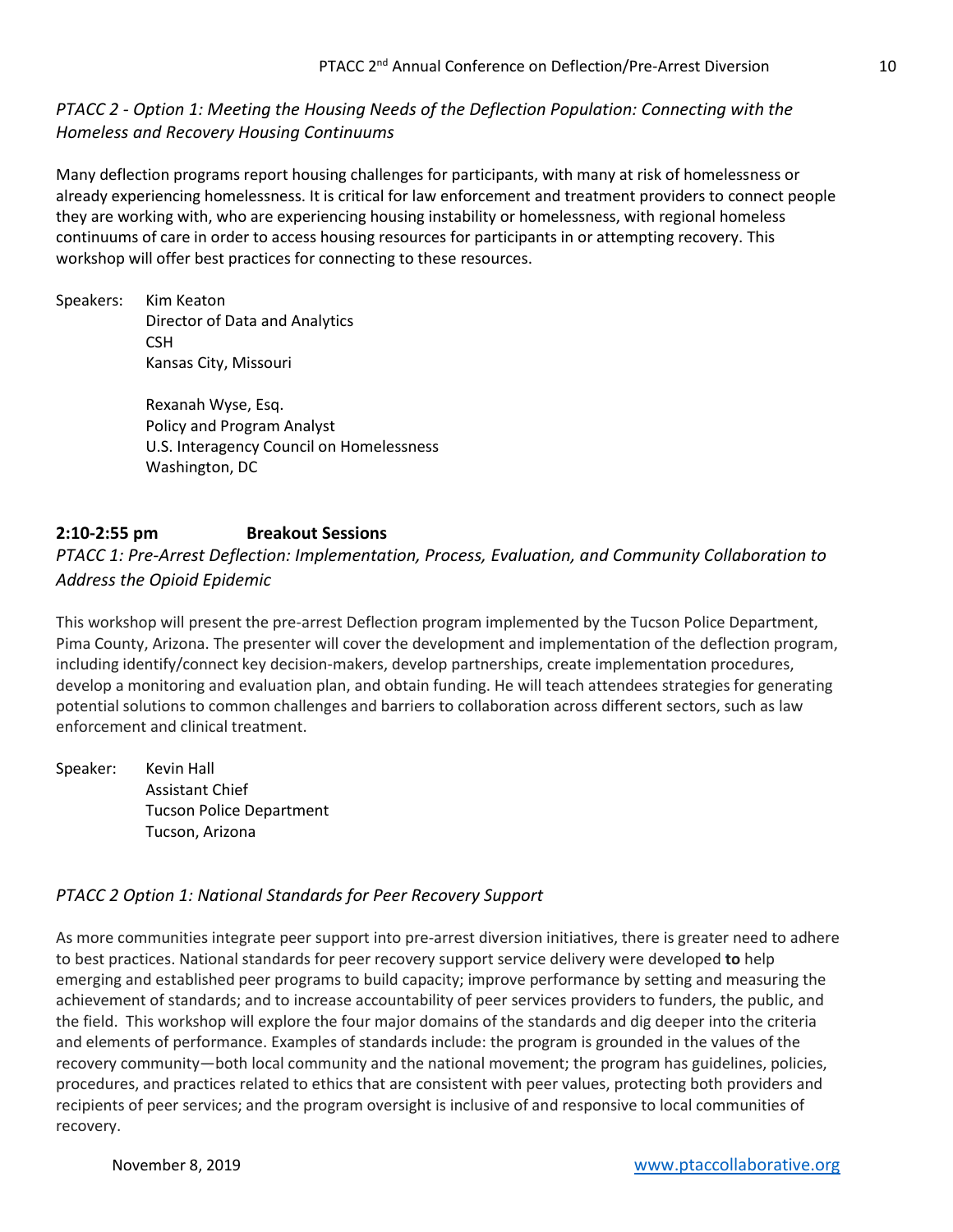Speaker: Patty McCarthy Executive Director Faces and Voices of Recovery Washington, DC

#### *PTACC 2 Option 2: Embedding Equity and Diversity into Pre-Arrest Diversion*

This practical session is designed to help sites with diverse communities ensure equitable outcomes for all. Attendees will learn about and discuss concrete steps for program design, implementation, and evaluation that could help reduce racial, ethnic, and socioeconomic disparities in the justice and health-care systems. Examples of these steps include conducting outreach using peers who reflect the demographics of the expected participants, training staff members of referring agencies in cultural competency, and putting mechanisms in place to collect data and report on measurable results.

Speaker: Alice Dembner Program Director for Substance Use Disorders and Justice-Involved Populations Community Catalyst Boston, Massachusetts

#### **3:00-3:45 pm Breakout Sessions**

*PTACC 1: Strategic Action Planning: Exercise 6— Continue Work on the Solutions Action Plan*

Using the outcomes identified in Exercise 1, sites will continue to work on the SAP.

#### *PTACC 2 Option 1: Narrowing the Justice Net: How the CIT Model can Support Mental Health and Deflection*

While well intentioned, many efforts to improve response to individuals experiencing mental health crises are expanding the role of police in provision of care. We will discuss how this may inadvertently, widen the justice system net and increase trauma, stigma, the risk of bad outcomes for all. We will demonstrate how the CIT model can provide a foundation to support crisis system development that promotes recovery and early deflection. The model supports communities in minimizing the need for police involvement, while also ensuring police are prepared to assist (and have deflection options) when needed.

Speakers: Carol Speed Systems Integration Consultant Criminal Justice and Behavioral Health Athena, Oregon

> Amy Watson, Ph.D. Professor Jane Addams College of Social Work University of Illinois at Chicago Chicago, Illinois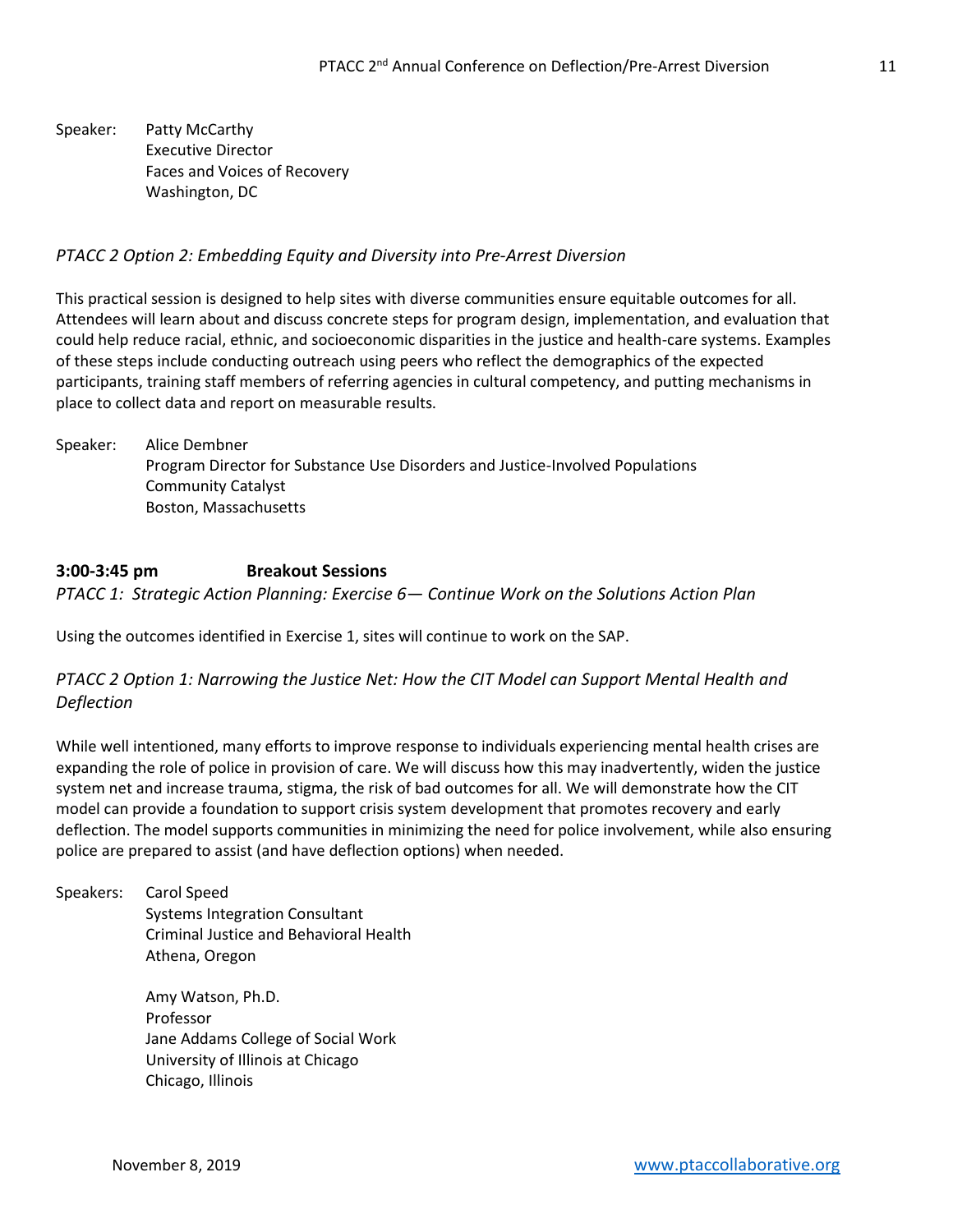#### *PTACC 2 Option 2: Workforce Wellness and Compassion Fatigue*

This session is designed for employees who work on the front lines in difficult situations. Personnel in probation, diversion, law enforcement, dispatch, EMS, and fire safety have unique work settings that are high stress, and jobs with high burnout rates. This session will give participants information on how to identify the signs of compassion fatigue, vicarious trauma, and burnout. In today's world many of us wear many hats; make a plan to change directions from living out-of-balance and on the edge to finding balance in your daily life.

Speaker: Libby Timmons, M.Ed. Addictions and Employee Assistance Specialist Libby Timmons Counseling Tucson, Arizona

## **3:45-4:05 pm Networking Break** (PTACC 1 Sites can grab refreshments as they continue to work on their action planning tool)

**4:05-4:30 pm Breakout Sessions** *PTACC 1: Strategic Action Planning: Continue Action Planning*

Sites will continue to work on their SAPs.

#### *PTACC 2: Language Matters*

It is vital to be the conscience of our language when speaking with a person who uses drugs, those in recovery, and the public at large. Why? Because language matters. This training was designed to help shift perspectives in an effort to better serve an already marginalized and disenfranchised population. The use of person-centered language challenges the pervasive stigma associated with the disease of addiction, which ultimately can change the way individuals are treated. When law enforcement officers use person-centered language, they become a missing link in the chain of the larger "recovery movement." Engaging individuals in productive conversations, providing the opportunity for linkage to recovery resources, and building rapport and credibility with their community builds a mutual respect that is currently missing. This session has three goals: first, to examine the power and effects language has; second, to uncover some of our own personal biases; and third, to identify stigmatizing words and offer non-pejorative replacements (using the Faces & Voices of Recovery (FAVOR) "Recovery Messaging" training from the early-2000's and recently released research from the University of Pennsylvania).

Speaker: Mariel S. Hufnagel, MPA, CPRS Executive Director Ammon Foundation Linden, New Jersey

#### **4:35-5:30 pm Breakout Sessions** *PTACC 1 Strategic Action Planning: Continue Action Planning*

Sites will continue to work on their SAP or fill out their "Report Out" form.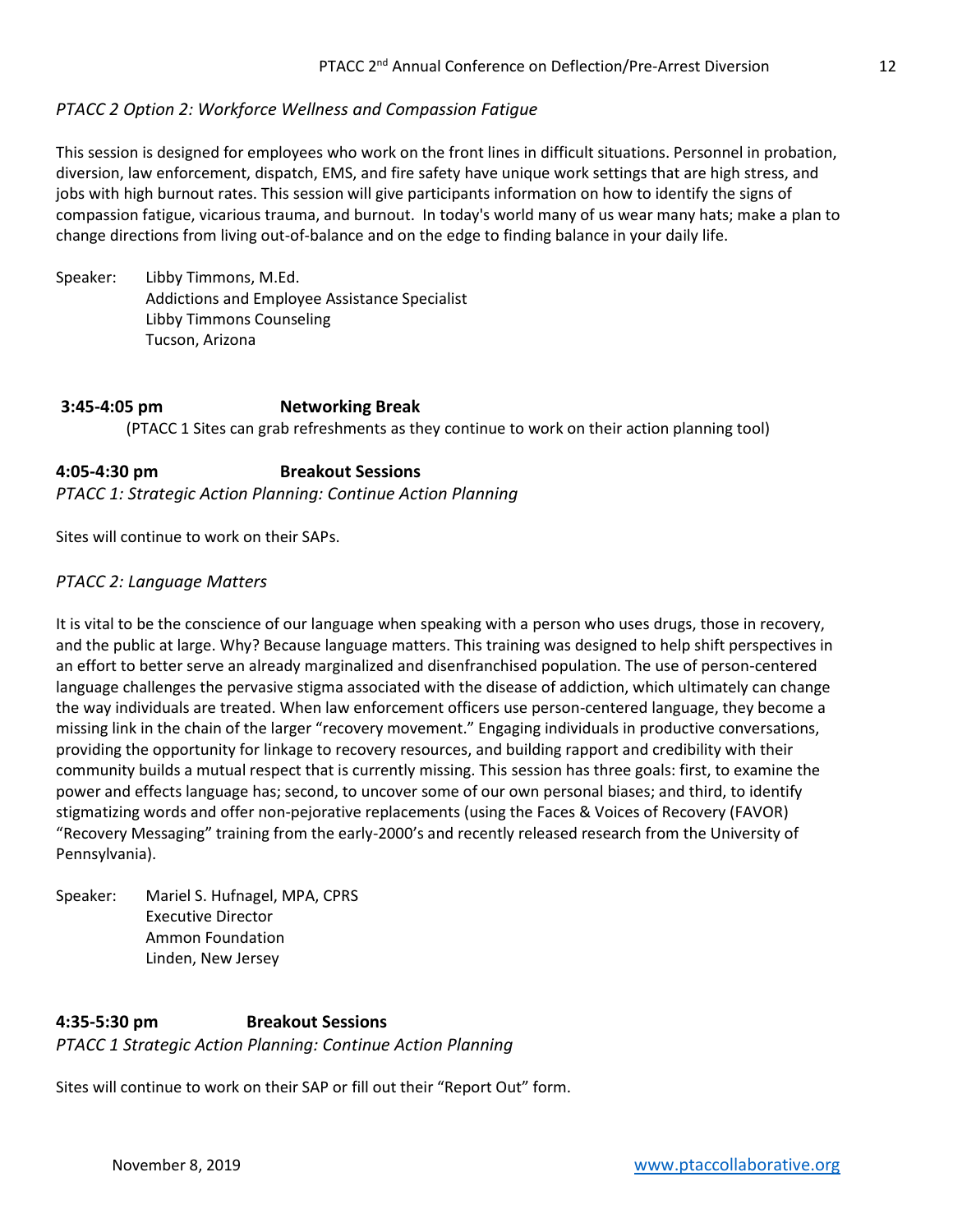*PTACC 2: The Trilogy - Treatment, Housing, and Recovery: Integration Guided by PTACC's Behavioral Health Principles*

The PTACC Treatment, Housing, and Recovery Strategy Area is hosting a multi-disciplinary panel to discuss barriers to implementation and integration of a full continuum of treatment, housing, and recovery services. The panel will lead a discussion on how to overcome these barriers using strategies that are in alignment with PTACC's Behavioral Health Guiding Principles.

Speakers: Leslie Balonick, MA Consultant, Ammon Labs President, Balonick & Associates Chicago, Illinois

> Pam Peterson-Baston. MPA, MCAP, CPPP Technical Expert Lead JBS International Bethesda, Maryland

Kim Keaton Director of Data and Analytics CSH Kansas City, Missouri

Steve Valle, PhD President AdCare Criminal Justice Programs East Freetown, Massachusetts

## **Wednesday, November 13, 2019**

**7:00 – 11:00 am PTACC Registration Desk Hours**

#### **7:30-9:15 am Breakfast and Networking**

#### **9:15-10:05 am Plenary Session**

*Diverted: One Life Saved*

Join Maryland's former Senior Assistant States Attorney Rich Brueckner for a personal account of alcoholism, addiction, and incarceration. Mr. Brueckner will discuss his personal diversion, where these experiences have led him, and how they impacted his work for the State of Maryland. If you're wondering if diversion efforts are worth it, join us for a heartfelt tale and one example of why your work is so important!

Speaker: Richard J. Brueckner, Esq. Former Senior Assistant State's Attorney for Maryland RJB Law, LLC Ocean City, Maryland